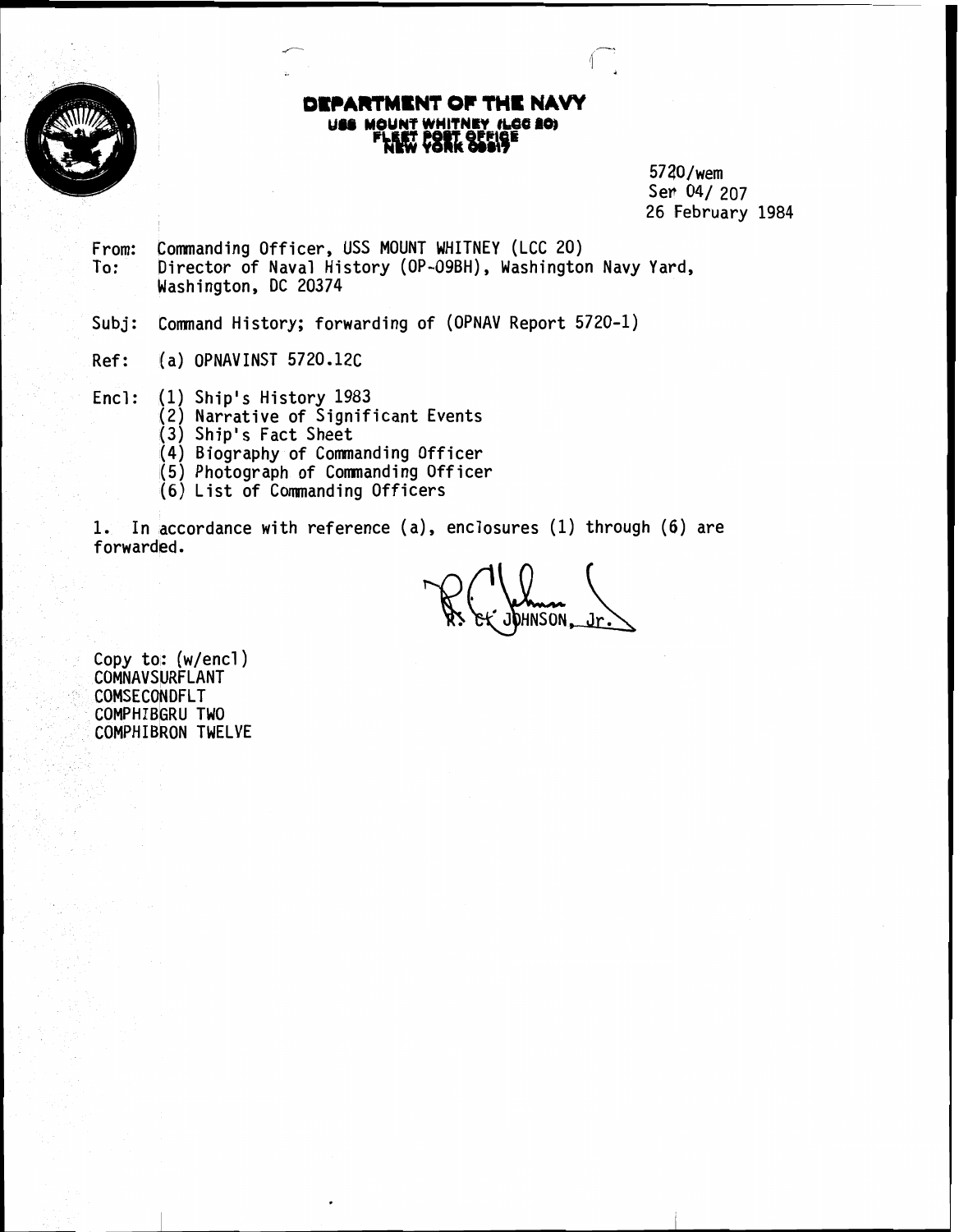## **USS MOUNT WHITNEY (LCC-20) SHIP'S** *HImt* **1983**

 $\sqrt{2}$ 

| <b>Jan 01</b> | Inport Norfolk, Va. COMSECONDFLT and CG FOURTH MAB embarked                                                          |  |  |
|---------------|----------------------------------------------------------------------------------------------------------------------|--|--|
| <b>Jan 06</b> | Fast Cruise, FOURTH MAB debarks.                                                                                     |  |  |
| Jan 11        | COMSECONDFLT departs. Underway for Mobile Training Team                                                              |  |  |
|               | Evaluation and Newport, R.I.                                                                                         |  |  |
| <b>Jan 15</b> | Inport Newport, R.I. for exercise "OPEN ROAD".                                                                       |  |  |
|               | COMSTRIKFLTLANT, COMCARSTRIKFOR, COMPHIBGRU TWO embark.                                                              |  |  |
| <b>Jan 21</b> | COMSTRIKFLTLANT, COMCARSTRIKFOR, COMPHIBGRU TWO depart.                                                              |  |  |
|               | Underway for Norfolk, Va.                                                                                            |  |  |
| <b>Jan 22</b> | Inport Norfolk, Va. COMSECONDFLT embarks.                                                                            |  |  |
| <b>Jan 24</b> | FOURTH MAB embarks.                                                                                                  |  |  |
| <b>Jan 25</b> | Canadian Naval Attache to U.S. calls on COMSECONDFLT.                                                                |  |  |
| <b>Jan 27</b> | CARSTRIKFOR, COMPHIBGRU TWO, COMASGRU TWO, COMMANDER                                                                 |  |  |
|               | AMPHIBIOUS WARFARE call on COMSTRIKFLTLANT.                                                                          |  |  |
| Feb 02        | COMSECONDFLT departs.                                                                                                |  |  |
| Feb 03        | Underway for Vacapes - Mobile Training Team assessment.                                                              |  |  |
| <b>Feb 05</b> | Inport Norfolk, Va. COMSECONDFLT returns.                                                                            |  |  |
| Feb 15        | Commence Admin Inspection conducted by COMPHIBGRU TWO.                                                               |  |  |
| $Peb$ 22      | FOURTH MAB debarks.                                                                                                  |  |  |
| <b>Feb 24</b> | Deputy Secretary of Defense calls on COMSECONDFLT.                                                                   |  |  |
| <b>Feb 25</b> | Underway for OPPE/PEB and Ft. Lauderdale, Fl.                                                                        |  |  |
| Mar 01        | Inport Ft. Lauderdale, Fl. COMDESRON ONE calls on                                                                    |  |  |
|               | COMSECONDFLT.                                                                                                        |  |  |
| Mar 04        | Underway for Nassau, Bahamas.                                                                                        |  |  |
| Mar 05        | Inport Nassau, Bahamas.                                                                                              |  |  |
| <b>Mar 06</b> | COMSECONDFLT hosts reception on flight deck.                                                                         |  |  |
| Mar 08        | Underway St. Thomas, Virgin Islands.                                                                                 |  |  |
| <b>Mar 10</b> | At anchor St. Thomas, Virgin Islands.<br><b>COMSECONDFLT</b> hosts                                                   |  |  |
|               | Navy League reception onboard.                                                                                       |  |  |
| <b>Mar 14</b> | Underway for READEX 1-83 (Puerto Rico OPAREA)                                                                        |  |  |
| <b>Mar 17</b> | COMSECONDFLT departs via helo for Roosevelt Roads, P.R.                                                              |  |  |
| <b>Mar 18</b> | Inport San Juan, Puerto Rico.                                                                                        |  |  |
| <b>Mar 22</b> | Underway Puerto Rico OPAREA - HARPOONEX.                                                                             |  |  |
| <b>Mar 28</b> | Secretary of the Navy Arrives.                                                                                       |  |  |
| <b>Mar 29</b> | Secretary of the Navy departs. COMSECONDFLT departs for                                                              |  |  |
|               | Roosevelt Roads, P.R. Enroute to Norfolk, Va.                                                                        |  |  |
| <b>Mar 31</b> | Personnel Inspection (Dress Blues).                                                                                  |  |  |
| Apr 01        | Inport Norfolk, Va.                                                                                                  |  |  |
| Apr 04        | Senator Arlen Specter calls on COMSECONDFLT.                                                                         |  |  |
| Apr 11        | CG FOURTH MAB embarks.<br>COMPHIBGRU TWO embarks.                                                                    |  |  |
| Apr 21        |                                                                                                                      |  |  |
| Apr 22        | Flagship Change of Command - CAPT. ROBERT C. JOHNSON JR.<br>relieves CAPT. DAVID M. BENNETT as Commanding Officer of |  |  |
|               | USS MOUNT WHITNEY (LCC-20).                                                                                          |  |  |
|               | Underway for exercise SOLID SHIELD 83.                                                                               |  |  |
| Apr 25        | COMAW calls on CG FOURTH MAB.<br>COMSECONDFLT returns.                                                               |  |  |
| Apr 26        |                                                                                                                      |  |  |

 $\lambda$ 

 $\cdot$ 

 $\begin{array}{c} \hline \end{array}$ 

Enclosure (1)

 $\frac{1}{4}$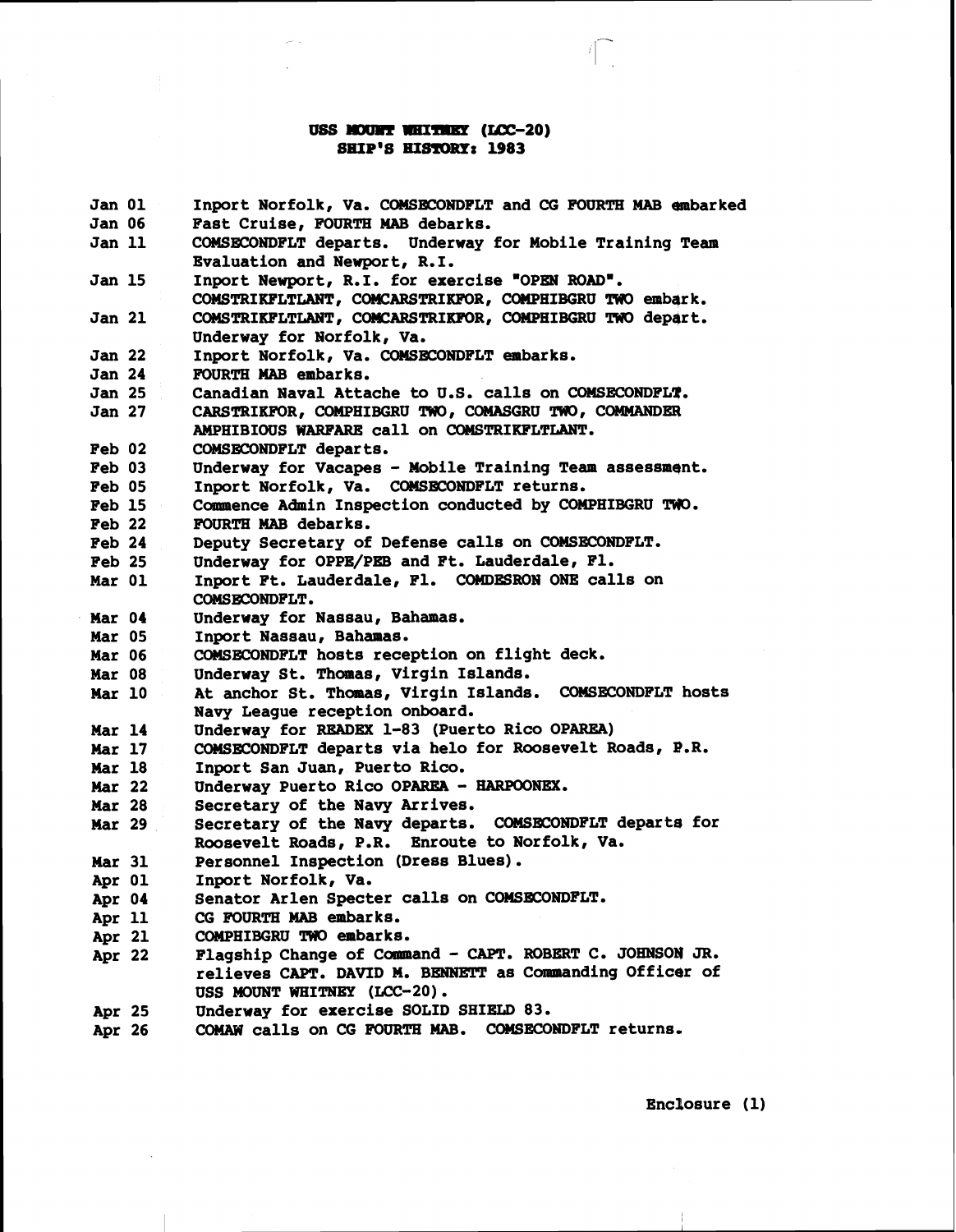**May 01 May 05 May 09 May 20 May 27 Jun 12 Jun 17 Jun 21 Jun 22 Jun 23 Jun 26 Jun 28 Jun 30 Jul 04 Jul 05 Jul 15 Jul 18 Jul 26 Aug 10 Aug 12 Aug 17 Aug 19 Aug 22 Aug 23 Aug 29 Aug 30 Sep 01 Sep 02 Sep 15 Sep 19 Oct 03 Oct 18 Oct 19 Oct 20 Nov 01 Nov 16 Dec 15 CG 79 Am, Deputy DOSAC, DOOS Plans and Policy CIWLANT,**  COMNAVSURFLANT and COMPHIBGRU TWO visit COMSECONDFLT. **Inport Norfolk, Va.**  Commence 3-M inspection by COMNAVSURFLANT 3M Team. **Command Personnel Inspection (Dress Whites). Underway for UNITED EFFORT/OCEAN SAFARI 83.**  COMCARSTRIKFOR, COMASGRU TWO, COMSTRIKGRU THREE call on<br>COMSECONDFLT.<br>Inport Brest, France. Mayor of Brest calls on **COMSTRIKFLTLANT. Underway for Plymouth, England. Inport Plymouth, England. Command Personnel Inspection (Dress Whites). Underway for Hamburg, Gernany.**  Inport Hamburg, Germany. Senate Representatives, American **Consul General, and Garrison Coxmaand Hamburg call on COMSTRIKFLTLANT.**  Russian passenger ship MIKKAIL KALININ moors across pier **from flagship. Fourth of July celebration onboard. Fireworks display over Elbe river. COMSTRIKFLTLANT hosts onboard reception. COMSTRIKFLTLMT debarks flagship. Underway for Norfolk, Va. Inport Norfolk, Va. COMSECONDFLT reembarks.**  Fleet Surgeon calls on COMSECONDFLT. **Twenty-one Congressional Representatives arrive for tour and brief. COMSERVGRU** 'RJD **calls on COHSECONDFLT. COMNAVAIRLANT calls on COMSECONDFLT. COMPHIBRON TEN calls on Caamaanding Officer.**  COMPHIBGRU TWO arrives for visit/tour of the ship. **Helo fly-on pierside by HS-1. Underway for READEX 2-83.**  CNO, COMCARGRU SIX, COMDESRON 22, MCPON, COMCARGRU EIGHT, **COMDESGRU EIGHT and COMDESRON 32 visit ship for bri@f/tour. RADn Flatley and RADM Fitch visit COWSECONDFLT. 0001 MOUNT WHITNEY transfers to COMPHIBGRU** TWELVE. **Proceed to rendezvous with Coral Sea Battle Group Central American Operations. Inport Norfolk, Va. FOURTH MAB embarks. CMC calls on COMSECONDFLT. COMPHIBGRU** TWO **calls on COMSECONDFLT. Fast Cruise.**  Underway for Vacapes - PRE-INSURV. **Inport Norfolk, Va. Underway Vacapes** - **INSURV Inspection. MOUNT WHITNEY receives Battle "E" Award. COMNAVAIRLANT calls on COMSECONDFLT. British Naval Attache calls on COMSECONDFLT.** 

**Enclosure (1)**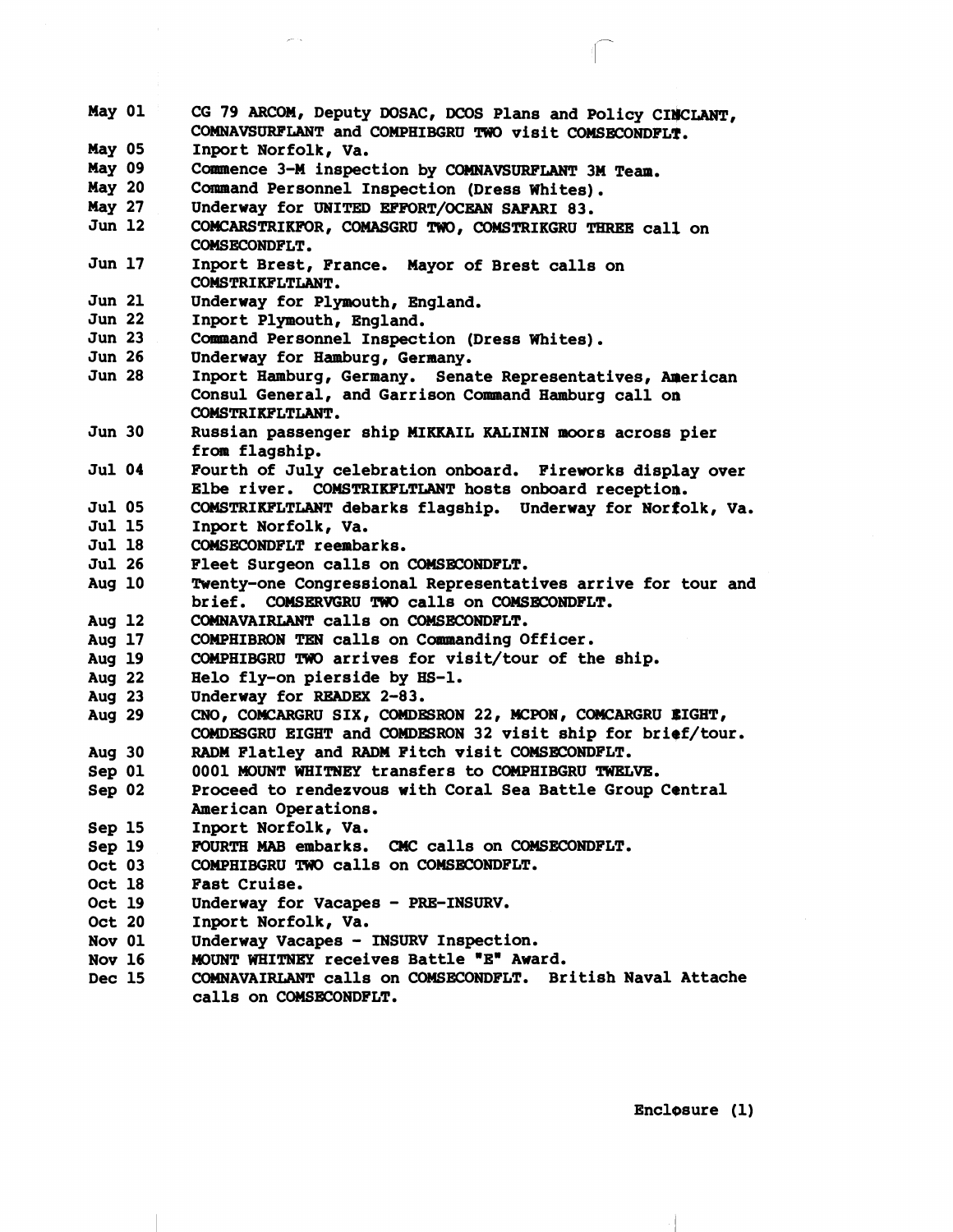#### USS MOUNT WHITHEY (LCC-20) **NARRATIVE OF SIGNIFICANT EVENTS**

- **Feb 25 Apr 01 READEX 1-83/MSR (Mobile Sea Range) provided Cbmmander Second Fleet with the opportunity to conduct free moving exercises in a realistic ocean enviroment. MSR**  controlled and reconstructed exercises designed to **improve anti-air and anti-surface warfare redineas of**  the forces. The READEX 1-83 scenario simulated a **battle group controlling 20,000 miles of hostile ocean area. MOUNT WHITNEY as Mobile Range Operaticmi Center (MROC) provided range safety and scenario coqkrol. Secretary of the Navy, John Lehman, observed the exercise and was given an onboard debrief by**  COMSECONDFLT. Additionally, enroute to the exercise, **MOm WHITNEY aided in the search and rescue operation**  involving two downed Navy F-14's. Two crewmen were **rescued and two perished in the mishap.**
- **Apr 25 Nay 05 Exercise "SOLID SHIELD 83" tested the armed fiorces coordination in a wartime situation. The Navp, Army,**  Air Force, and Marine Corps all played key roles **culminating in a dawn amphibious assault landing at 0NSU)W Beach, North Carolina. MOUNT WHITNEY conducted the Operational Effectiveness Demonstration (Dm) of JINTACCS, a Joint Message Formating System.**
- **May 27 Jul 15 MOUNT WHITNEY, with Commander Striking Fleet Atlantic embarked, served as the command ship for exercises "UNITED EFFORT 83., and "OCEAN SAFARI 83". Ilnvolved were a multi-national force of 90 ships and 300 air**craft. During "UNITED EFFORT", U.S., Canadian, and British ships and aircraft participated in coordinated anti-air, anti-surface, and anti-submarine warfare exercises. The USS AMERICA Battle Group, returning **£ran the Mediterranean, provided the opposinq force. .OCEAN SAFARIw consisted of coordinated ASW @xercises, a defense of sea lanes and simulated CV air atrikes against selected land targets.**
- **Aug 23 Sep 15 READEX 2-83 consisted of three phases: Anti-qarrier**  Warfare (ACW) exercises, Central American Presence **and Mobile Sea Range (MSR) operations. Durinq the**  ACW phase, forces consisting of U.S. Navy aircraft, **surface and submarine units and U.S. Coast Gqard**  ships opposed the JFK Battle Group. During the Central **American Presence phase, MOUNT WHITNEP conduqted**  operations with the USS MISSISSIPPI Surface Action **Group (SAG) and later rendezvoused with the**

**Enclosure (2)**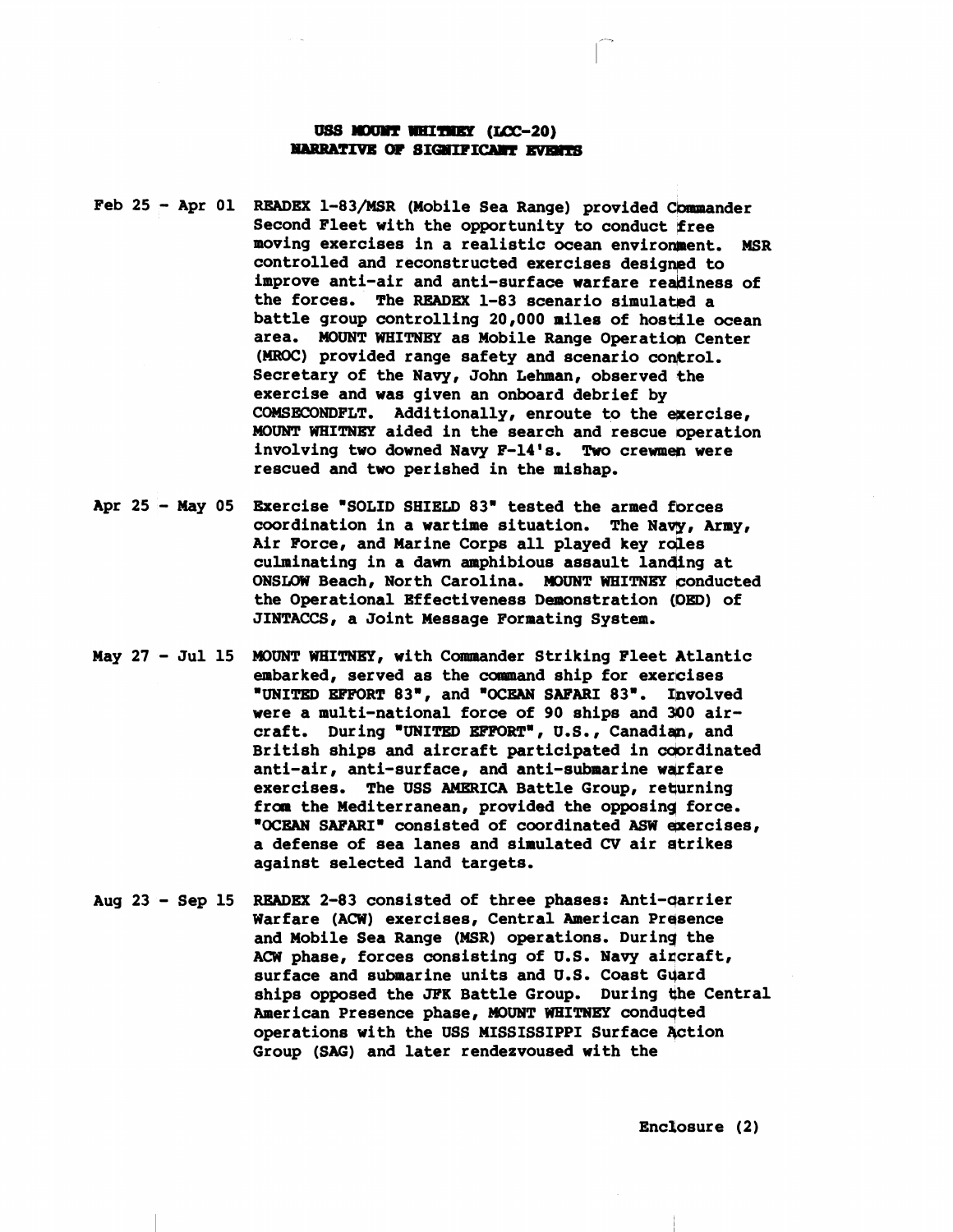Coral Sea Battle Group off Nicaragua. In the final phase, MSR, MOUNT WHITNEY defended against manned raids, scoring a direct hit on a target drone with a BPDMS missile.

Nov 16

The Commander Naval Surface Force Atlantic Fleet awarded USS MOUNT WHITNEY the Battle Efficiency "E", with departmental awards for Supply, Navigation and Deck Seamanship, Engineering, Communication, Command and Control, Electronic Warfare, Anti-Air Warfare, and Damage Control.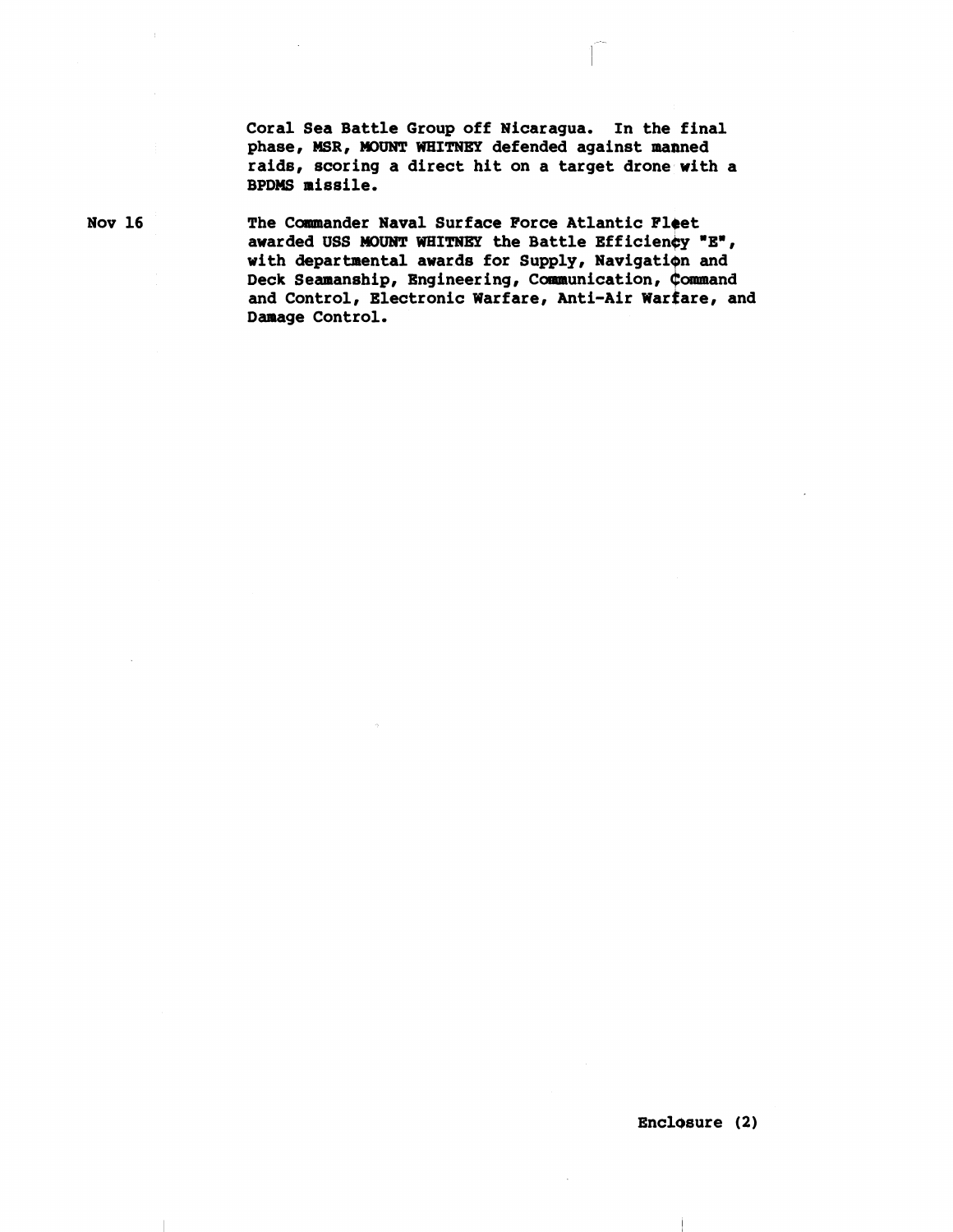#### USS MOUNT WHITNEY (LCC-20) **FACT SHKKT**

The USS Mount Whitney (LCC-20) was constructed by the Newport News Shipbuilding and Drydock Co., and is the second in the Blue Ridge class **of comqnd ships.** 

**The \$hip is named for the 14,946 foot peak in the Sierra Newada range**  in California, the first ship in the Navy to bear this name.

**The 6120 foot Mount Whitney, with a compliment of 750 men and officer\$, serves as flagship for Commander U.S. Second Fleet; mander Amphibious Group Two; and Cammanding General, Fourth Marine Amphibious Brigade. The ship is hameported in Norfolk, Va.** 

Since commissioning, the ship has participated in fleet openations in **the Mediterranean, Caribbean, and North Atlantic. The ship unikrwent two six month overhauls in the Philadelphia Naval Shipyard, in 1974 and**  1979. Mount Whitney's long list of accomplishments and awards includes **seven Battle Efficiency "Em awards, receipt of the Meritorious Unit**  Commendation and numerous department efficiency awards.

One of the largest and most sophisticated command ships ever **commissioned, Mount Whitney embodies elements of some of the lqrgest military command and cummunications systems currently in operatrion,**  afloat or ashore. A modular amphibious control center gives the **AaphibiOus Task Force Commander control of all tactical phases of the**  landing operation. The control is greatly enhanced by Mount Whitney's Naval Tactical Data System (NTDS) which presents an instantaneous **display of the tactical situation of friendly and enemy forces. The heart 04 the system is the four computers located in the Automatic Data**  Processing Module. Display of tactical information and real time tactical situations is available from any one of the 28 consoles located **in the qarious command control modules. This complex is served by one of the largest tactical intelligence centers and comenunicationa units in**  the Navy.

**The ships communications center can handle 100,000 messages a month, and its intelligence center is the most sophisticated of its kind afloat in any navy.** 

**Although the main fighting equipment is the electronics and caanaunications suite, Mount Whitney is also armed with two rapid fire 3"/50nmr gun mounts and the Basic Point Defense Missile System gonsisting of two launchers, each capable of firing eight Sparrow I11 missiles.** 

**The ship carries enough food to feed the crew for ninety days. It also can transport supplies to support an emergency evacuation of 3000 people. Its evaporators produce over 100,000 gallons of fresh water daily, enough to meet the needs of a large ocean liner.**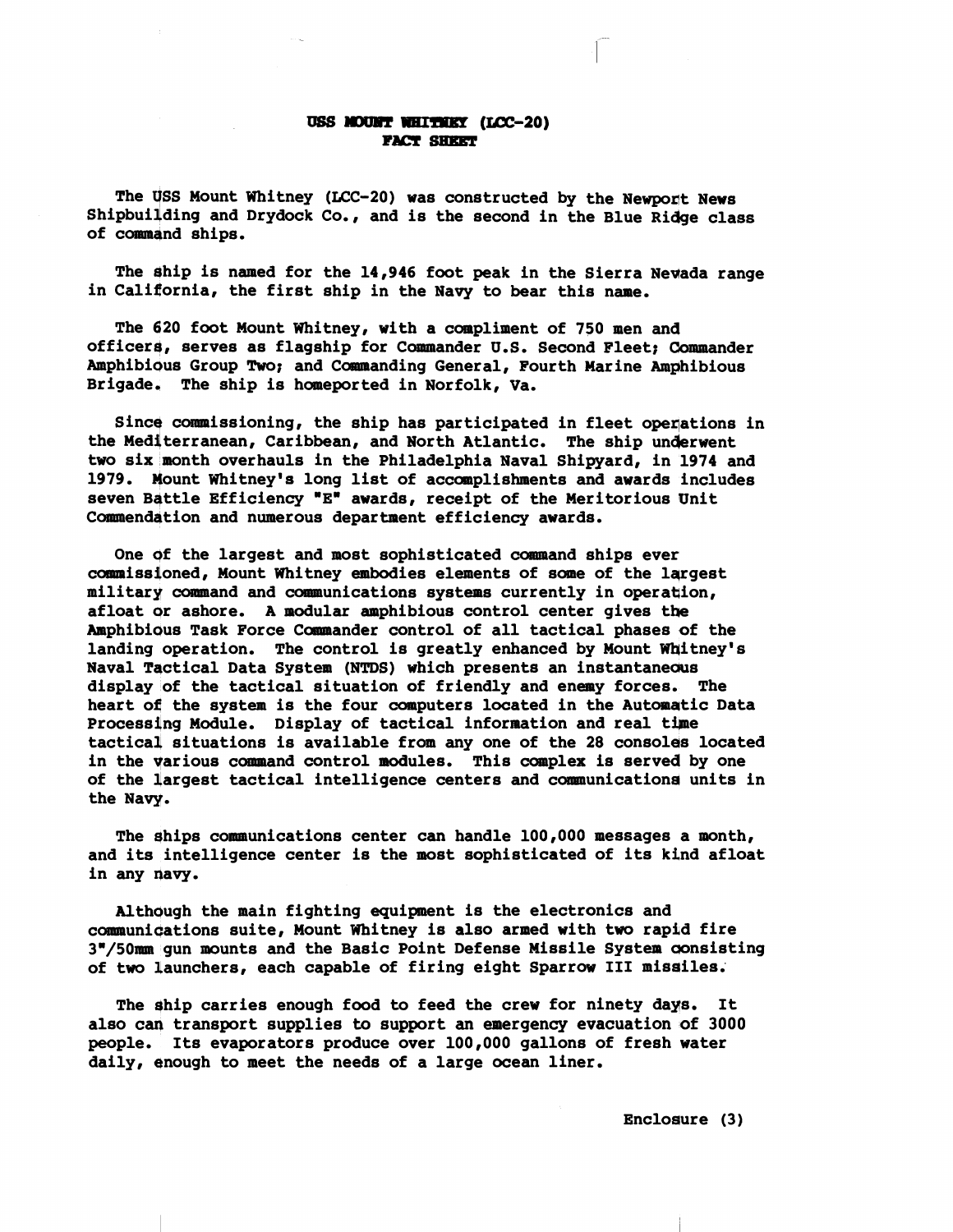**The dhip travels at a maximum speed of 23 knots with a fuel capacity of over one million gallons of Navy distillate and JP-5 fuel. This**  would permit the ship to steam at 16 knots for 35 days - from Norfolk, **Va., to Mozambique in the Indian Ocean and back.** 

The ship's two anchors weigh 11 tons each and are attached to 180 **fathoms (1080 feet) of anchor chain. Each chain weighs about a5 tons. The rudder is over 25 feet tall and enables the ship to turn in a circle 500 yards in diameter. Total electricity capacity is 7500 kilwatts, a sufficient amount to power a small city.**